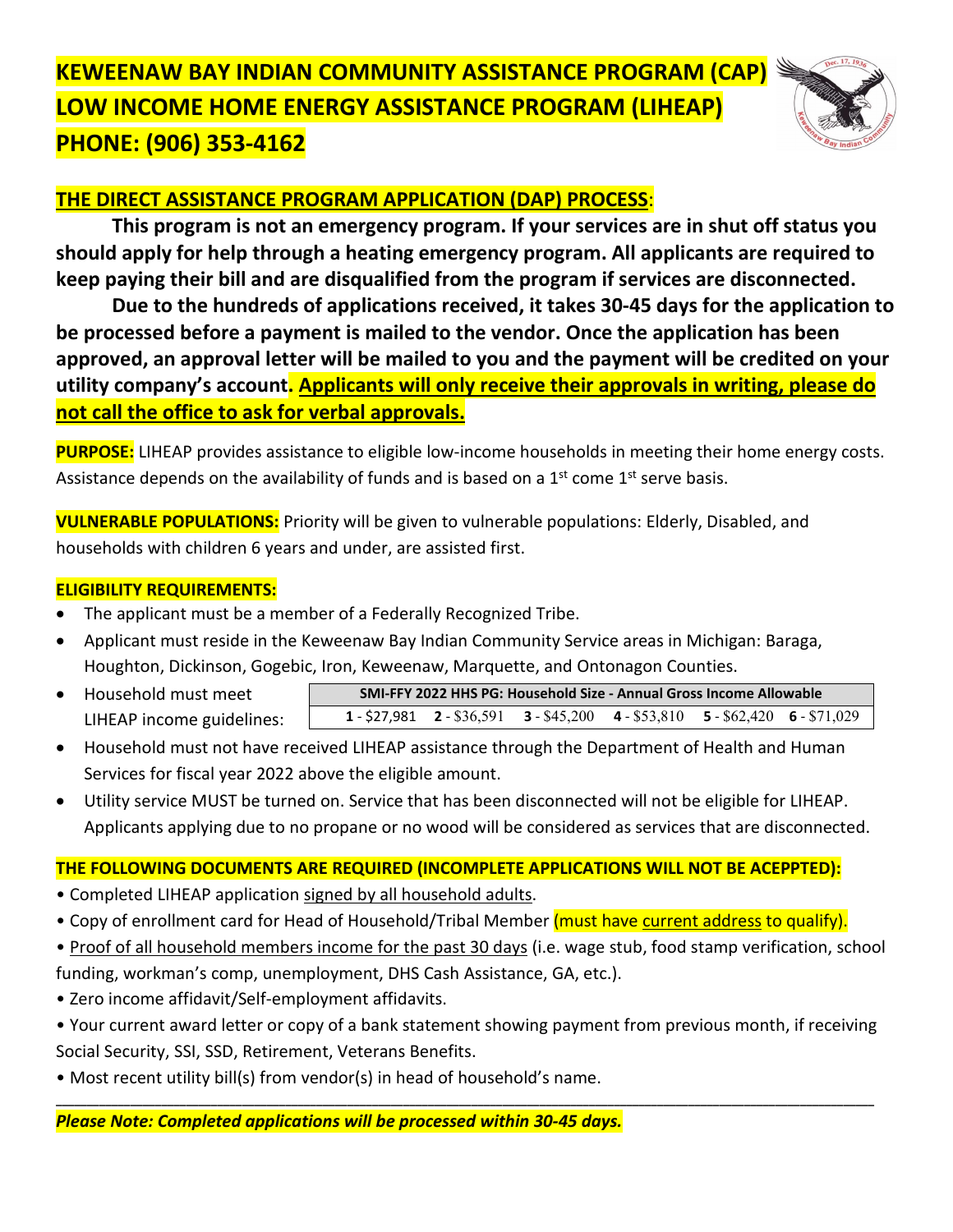#### LOW INCOME HEATING ENERGY ASSISTANCE PROGRAM (LIHEAP) APPLICATION FY2022

*16429 Beartown Road, Baraga, MI, 49908, Phone: (906)353-4162, Fax: (906)353-4179*

#### **REQUIRED: ATTACH A COPY OF YOUR TRIBAL ID AS PROOF OF RESIDENCY, WITH YOUR CURRENT ADDRESS.**

| <b>HEAD OF HOUSEHOLD</b> | <b>PHONE#</b> | <b>REQUEST DATE</b> |  |
|--------------------------|---------------|---------------------|--|
| <b>ADDRESS</b>           | <b>COUNTY</b> | <b>TRIBAL ID#</b>   |  |
|                          |               |                     |  |

#### **LIHEAP HAS TWO PROGRAMS THAT ASSIST INCOME ELIGIBLE HOUSEHOLDS WITH HOME HEATING COSTS:**

**ACF-DHHS Low Income Heating Assistance Energy (LHEAP) -** Heating assistance for eligible Heating assistance for eligible households within the KBIC eight county service area (Baraga, Houghton, Dickinson, Gogebic, Iron, Keweenaw, Marquette, and Ontonagon Counties), whose gross annual income falls within the 60% of the state median income guideline.

#### **Please check which program you are applying for:**

**1.**  $\parallel$  Direct Assistance Program (DAP) – Heating assistance subsidy paid directly to vendors for qualified applicants.

**2. [ ]** Energy Crisis Intervention Program (ECIP) – Assistance for: 1. Energy or 2. Life-threatening situation.

#### **PLEASE COMPLETE THE FOLLOWING SECTIONS:**

#### **A. LIST VENDOR BELOW (Choose one source or choose two to have the assistance divided and sent to both vendors):**

| <b>Primary Heating Vendor</b>                                                                                              | <b>Account Number</b>      | Secondary/Non-Heat Electric Vendor                                          |               |     | <b>Account Number</b> |
|----------------------------------------------------------------------------------------------------------------------------|----------------------------|-----------------------------------------------------------------------------|---------------|-----|-----------------------|
|                                                                                                                            |                            |                                                                             |               |     |                       |
|                                                                                                                            |                            |                                                                             |               |     |                       |
| (Primary is the main fuel type for the residence primary heating system)                                                   |                            | (Secondary is the source of energy used to operate the main heating source) |               |     |                       |
| I I OWN/RENT MY RESIDENCE, I AM RESPONSIBLE FOR HEATING AND/OR ELECTRIC BILLS (Attach most recent bill).<br>В.             |                            |                                                                             |               |     |                       |
| I RENT AND MY UTILITIES ARE INCLUDED IN MY RENT <i>(Attach rental agreement/verification of heating included in rent).</i> |                            |                                                                             |               |     |                       |
|                                                                                                                            |                            |                                                                             |               |     |                       |
| <b>HOUSEHOLD INFORMATION:</b> Attach extra pages if you need to include additional members. List everyone                  |                            |                                                                             |               |     |                       |
| who lives in your home, including adults and children temporarily absent due to illness or employment. People              |                            |                                                                             |               |     |                       |
| are considered members of your household if they sleep and keep their belongings in your home.                             |                            |                                                                             |               |     |                       |
| Last Name, First Name, Middle                                                                                              | <b>Relationship To You</b> | <b>Social Security #</b>                                                    | Date of Birth | Age | Tribal ID#            |
|                                                                                                                            | Self                       |                                                                             |               |     |                       |
|                                                                                                                            |                            |                                                                             |               |     |                       |
|                                                                                                                            |                            |                                                                             |               |     |                       |
|                                                                                                                            |                            |                                                                             |               |     |                       |
|                                                                                                                            |                            |                                                                             |               |     |                       |
|                                                                                                                            |                            |                                                                             |               |     |                       |
|                                                                                                                            |                            |                                                                             |               |     |                       |
|                                                                                                                            |                            |                                                                             |               |     |                       |
|                                                                                                                            |                            |                                                                             |               |     |                       |

|  |  |  | Office use only: DAP Priority Identifications - $\Box$ Elder 62 year + $\Box$ Disabled $\Box$ Families with children age 6 and under |
|--|--|--|--------------------------------------------------------------------------------------------------------------------------------------|

**Date Received: \_\_\_\_\_\_\_\_\_\_\_\_\_\_\_\_\_\_\_\_\_\_\_\_\_\_\_**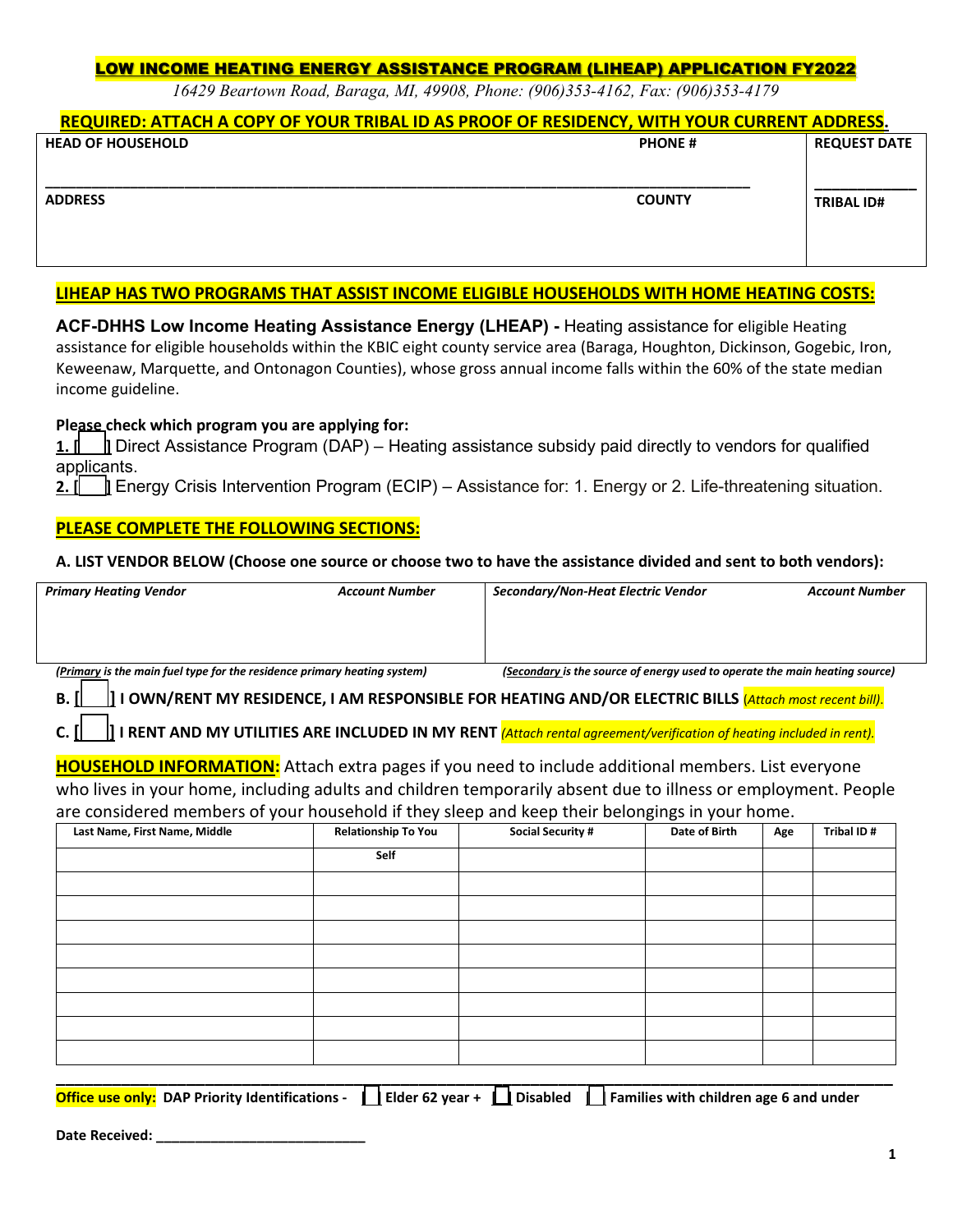#### **PLEASE REPORT ALL HOUSEHOLD INCOME BELOW:**

| • It is required that you attach proof of all household members income for the past 30 days (i.e. paystubs, |
|-------------------------------------------------------------------------------------------------------------|
| food stamp verification, workman's comp, unemployment, DHS Cash Assistance, GA, SS/SSI, etc.).              |

• Adult household members with zero income are required to attach the completed Zero Income Affidavit.

|     | 1. $\frac{\xi}{2}$ Wages |                                                   | 9. \$ Unemployment |                                  |
|-----|--------------------------|---------------------------------------------------|--------------------|----------------------------------|
|     |                          | 2. $\frac{\xi}{\xi}$ SS (Social Security)         |                    | 10. \$ Alimony/Child Support     |
|     |                          | $3.$ $\frac{\mathsf{S}}{\mathsf{S}}$ SSI/SSDA/SSA |                    | 11. \$ Workers Compensation      |
|     |                          | 4. \$ DHS Cash Benefits (TANF)                    |                    | 12. \$ Military Allotment        |
|     |                          | 5. \$ General Assistance                          |                    | 13. \$ Per Capita Payments       |
|     |                          | 6. \$ Veterans Admin. Benefits                    |                    | $14.$ \$ Other:                  |
|     |                          | 7. \$ Pensions/Retirement Benefits                |                    |                                  |
| 8.5 |                          | Investment/Property Income                        | $16.$ \$           | Other: <u>__________________</u> |

#### **A. Does your household include adults who are self-employed or who are business owners? No [ ] Yes [ ]** *If yes,* complete the attached Self Employment Affidavit. **[\$ ]** Amount Earned

#### **B. Does your household receive any of the following?**

• DHS Public Cash Assistance? (TANF)  $\begin{array}{c|c} \hline \text{No} & \text{Yes} \end{array}$  If yes, include verification of services. • Supplemental Security Income (SSI)? No  $\Box$  Yes  $\Box$  If yes, please include verification of services. • DHS Food Assistance?  $N_o$   $|$  Yes include verification of services.

#### **ALL HOUSEHOLD MEMBERS ARE REQUIRED TO SIGN THIS APPLICATION:**

**Under penalties of perjury, I swear or affirm that this application has been examined by or read to me. I authorize the release of information to any agency for the evaluation of the CAP LIHEAP Application. I certify that all of the information in this application is true, accurate and complete to the vest of my knowledge. I understand giving false or incomplete information may result in a referral to the prosecutor for fraud, and/or recovery of any funds paid out on behalf of me, my household, or a minor in my care. I certify that all of the information in this application is true, accurate, and complete to the best of my knowledge. I understand that giving false or incomplete information may result in a denial.** 

| <b>Head of Household Signature</b> | Date |
|------------------------------------|------|
|                                    |      |
| Adult Signature                    | Date |
|                                    |      |
| <b>Adult Signature</b>             | Date |
|                                    |      |
| Adult Signature                    | Date |
|                                    |      |
| Adult Signature                    | Date |